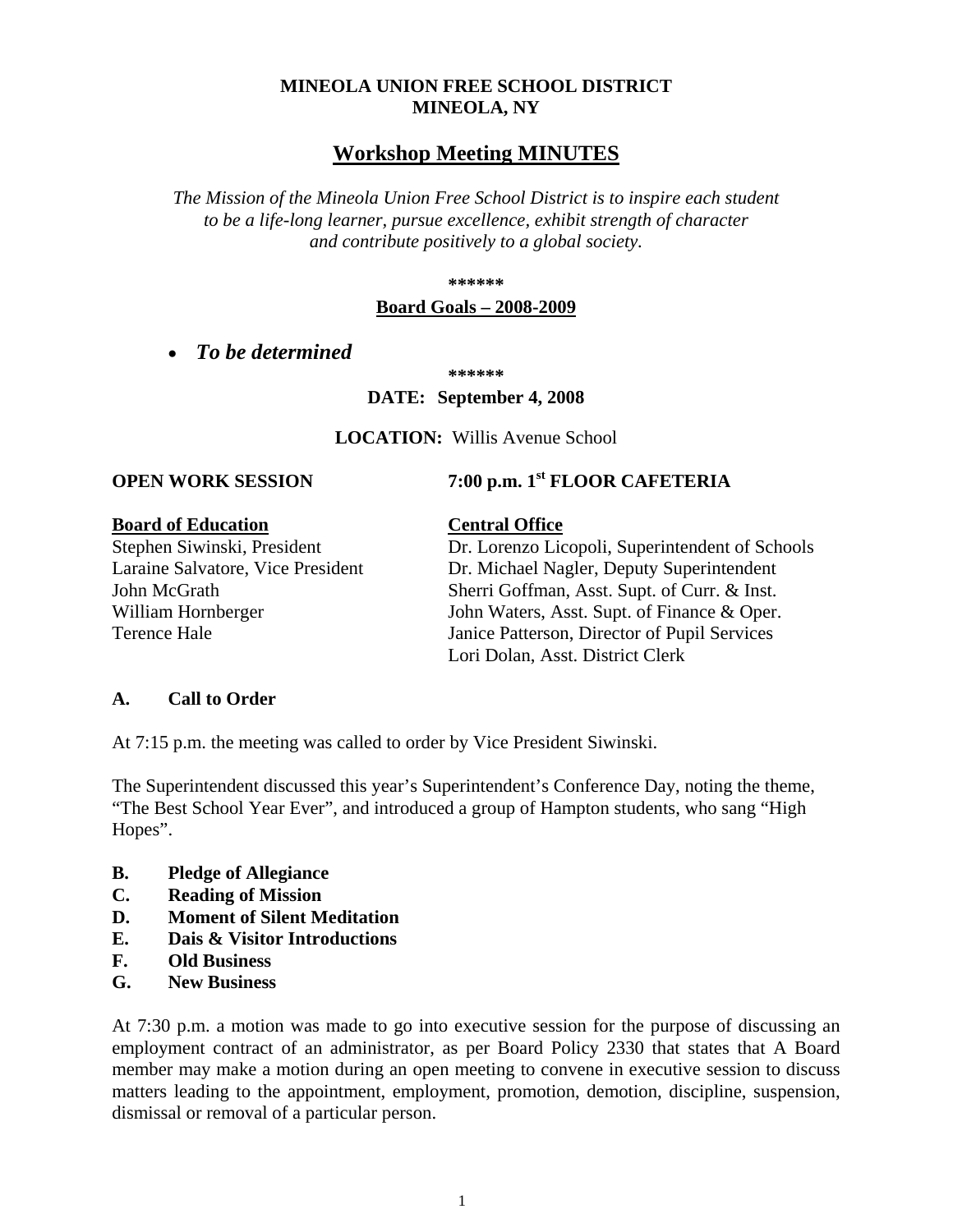| <b>Motion:</b><br>Second: | Stephen Siwinski<br>William Hornberger                                                      |     |      |
|---------------------------|---------------------------------------------------------------------------------------------|-----|------|
| Yes:                      | Terence Hale<br>William Hornberger<br>John McGrath<br>Laraine Salvatore<br>Stephen Siwinski | No: | None |
| <b>Passed:</b>            | Yes                                                                                         |     |      |
|                           | At 7:54 p.m. a motion was made to come out of executive session.                            |     |      |
| <b>Motion:</b><br>Second: | John McGrath<br>Laraine Salvatore                                                           |     |      |

| Yes: | Terence Hale       | No: None |
|------|--------------------|----------|
|      | William Hornberger |          |
|      | John McGrath       |          |
|      | Laraine Salvatore  |          |
|      | Stephen Siwinski   |          |

**Passed:** Yes

A motion was made to modify the agenda of this meeting of the Board of Education in order to discuss New Business before Old Business.

| <b>Motion:</b><br>Second: | William Hornberger<br>Terence Hale                                                          |     |      |
|---------------------------|---------------------------------------------------------------------------------------------|-----|------|
| Yes:                      | Terence Hale<br>William Hornberger<br>John McGrath<br>Laraine Salvatore<br>Stephen Siwinski | No: | None |

**Passed:** Yes

**RESOLUTION #20 – BE IT RESOLVED** that the Board of Education of the Mineola Union Free School District approves the terms and conditions of an Agreement between the Superintendent of Schools and the Board of Education resolving certain contractual issues; and **BE IT FURTHER RESOLVED** that the President of the Board of Education be authorized to execute said stipulation on behalf of the Board.

| <b>Motion:</b><br>Second: | Stephen Siwinski<br>Laraine Salvatore              |     |      |
|---------------------------|----------------------------------------------------|-----|------|
| Yes:                      | Terence Hale<br>William Hornberger<br>John McGrath | No: | None |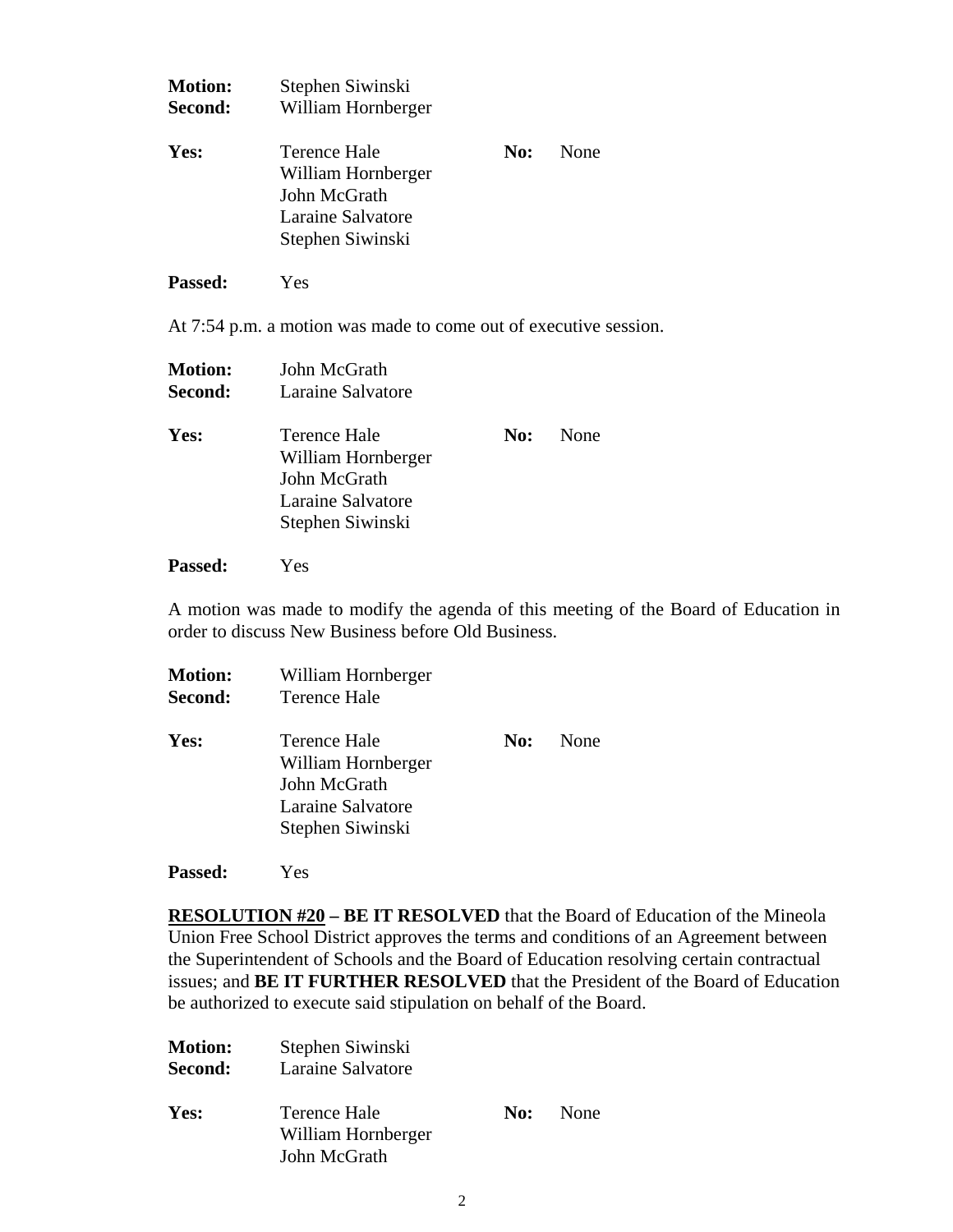Laraine Salvatore Stephen Siwinski

**Passed:** Yes

### **1. Acceptance of Gifts from Superintendent**

**RESOLUTION #21 – BE IT RESOLVED** that the Board of Education acknowledges the following gifts from the Superintendent of Schools, Dr. Lorenzo Licopoli, releasing the Superintendent from Section 2D of his contract, as approved by the Board of Education at the May 29, 2008 Special Meeting:

| TOTAL                         | \$15,000.00    |
|-------------------------------|----------------|
| *Superintendent Mission Award | \$1,000.00     |
| <b>Booster Parents</b>        | \$1,000.00     |
| <b>Music Parents</b>          | \$1,000.00     |
| <b>SEPTA</b>                  | \$1,000.00     |
| High School PTSA              | \$3,125.00     |
| Middle School PTSA            | \$2,125.00     |
| Jackson PTA                   | \$1,750.00     |
| <b>Willis PTO</b>             | \$<br>1,000.00 |
| <b>Meadow PTA</b>             | \$<br>1,000.00 |
| <b>Hampton PTA</b>            | \$<br>1,000.00 |
| Cross PTA                     | \$<br>1,000.00 |
|                               |                |

**\***Trust to be established awarding \$250.00 each to a Male and Female Senior who exemplifies the spirit of the Mission of the Mineola Union Free School District as selected by the faculty. In addition, to the initial \$1,000.00, the Superintendent will maintain this award to the 2017- 2018 school year (8 additional years); and should the Superintendent decease, he has instructed his estate to maintain the commitment resulting in another \$4,000.00 for the students of Mineola.

| <b>Motion:</b> | John McGrath      |  |
|----------------|-------------------|--|
| <b>Second:</b> | Laraine Salvatore |  |

A motion was made to amend Resolution #21 as follows:

**RESOLUTION #21 – BE IT RESOLVED** that the Board of Education acknowledges the following gifts from the Superintendent of Schools, Dr. Lorenzo Licopoli.

| <b>Motion:</b> | John McGrath |
|----------------|--------------|
| <b>Second:</b> | Terence Hale |

The Board then voted on Resolution 21 as amended.

**Yes:** Terence Hale **No:** None William Hornberger John McGrath Laraine Salvatore Stephen Siwinski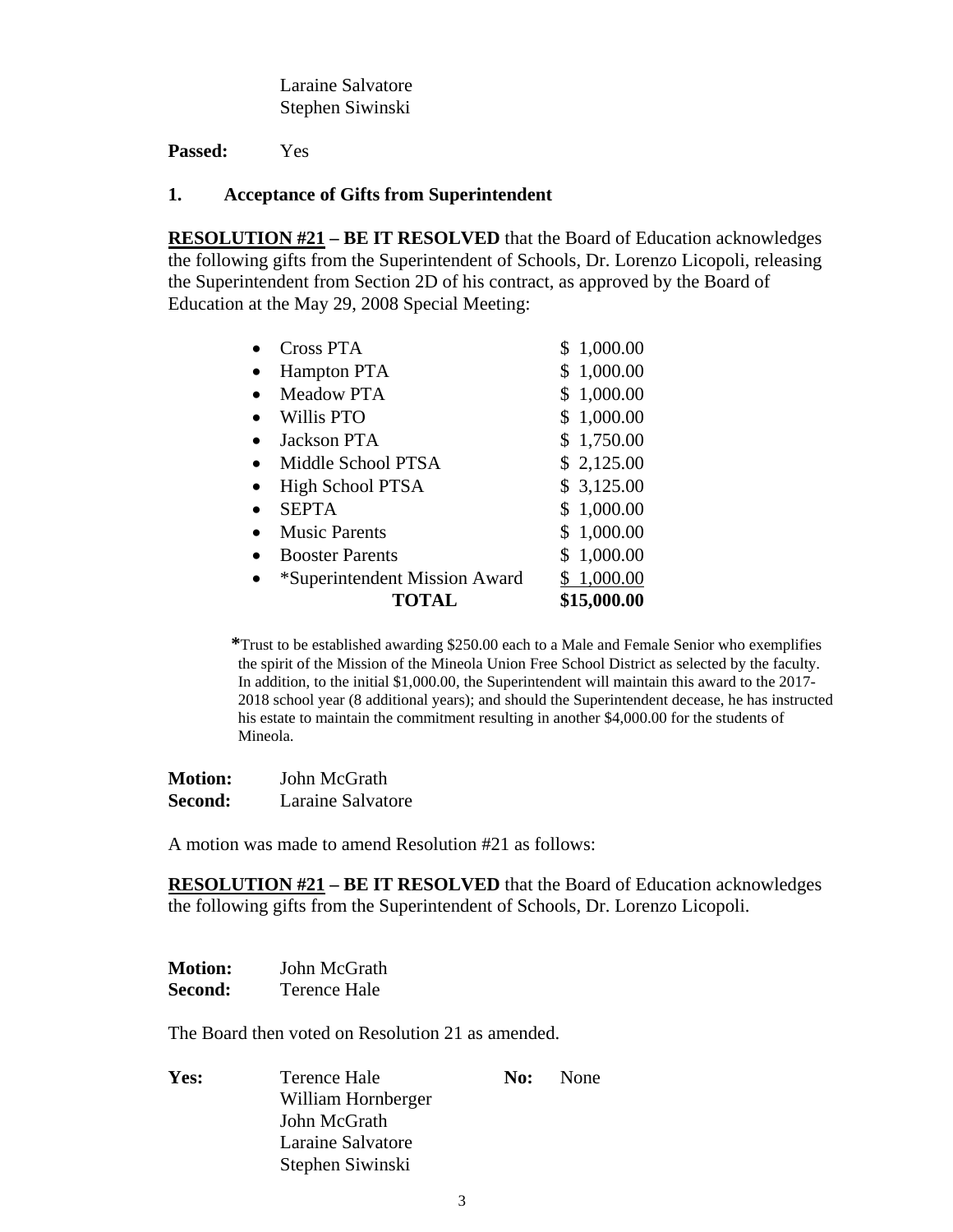**Passed:** Yes

Board Trustee Terence Hale gave a presentation regarding the National PTA Parent Involvement Schools of Excellence Certification, stating that, currently, only 9 Nassau County Schools have been recognized with this national distinction, and two of those are Mineola schools: Cross Street and Mineola Middle School. Mr. Hale presented bouquets of flowers to Pat Navarra, Robin Bischoff and Jamie Tavernite in recognition of their service.

## **2. Executive Session**

**RESOLUTION #22 – BE IT RESOLVED** that upon the recommendation of the Superintendent of Schools, the Board of Education enter into executive session for the purpose to discuss the medical, financial, credit or employment history of a particular person or corporation, or matters leading to the appointment, employment, promotion, demotion, discipline, suspension, dismissal or removal of a particular person or corporation.

| <b>Motion:</b> | John McGrath      |
|----------------|-------------------|
| Second:        | Laraine Salvatore |

A motion was made to amend Resolution #22 as follows:

**RESOLUTION #22 – BE IT RESOLVED** that upon the recommendation of the Superintendent of Schools, the Board of Education enter into executive session for the purpose to discuss matters leading to the appointment of an individual as an employee.

| <b>Motion:</b> | John McGrath                                                                                |     |      |
|----------------|---------------------------------------------------------------------------------------------|-----|------|
| Second:        | Laraine Salvatore                                                                           |     |      |
| Yes:           | Terence Hale<br>William Hornberger<br>John McGrath<br>Laraine Salvatore<br>Stephen Siwinski | No: | None |

**Passed:** Yes

At 8:40 p.m. a motion was made to come out of executive session.

| <b>Motion:</b><br>Second: | John McGrath<br>Laraine Salvatore                                                           |     |      |
|---------------------------|---------------------------------------------------------------------------------------------|-----|------|
| Yes:                      | Terence Hale<br>William Hornberger<br>John McGrath<br>Laraine Salvatore<br>Stephen Siwinski | No: | None |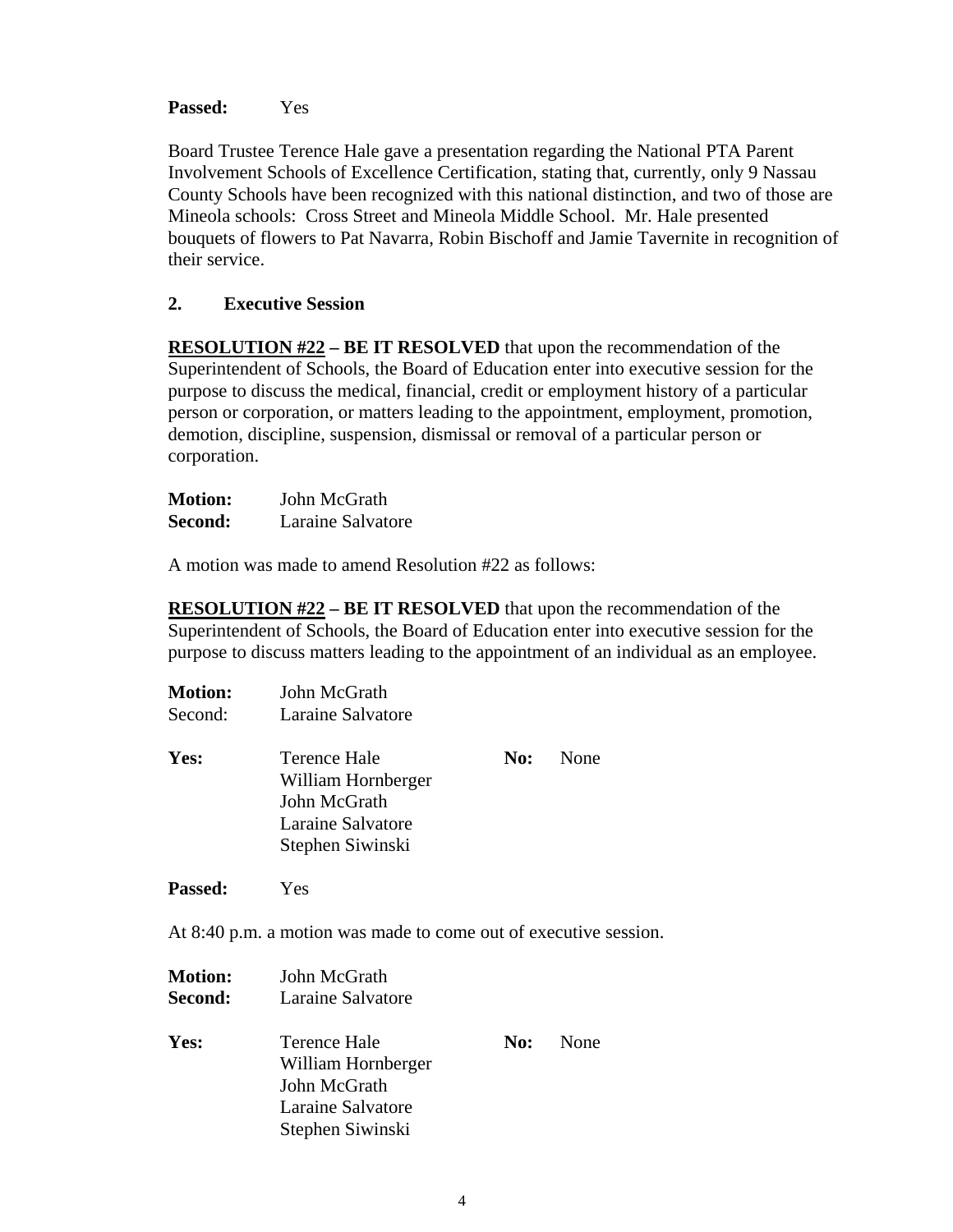**Passed:** Yes

Board President Steve Siwinski discussed the Superintendent search, asking Board direction with regard to 3 options: hire a search group, perform an in-house search, or place ads in the newspaper. A discussion ensued with regard to the benefits of each option. Mrs. Salvatore suggested forming a committee, led by District Council, to spearhead the search. Mr. Siwinski stated that when the district had conducted a Superintendent search 8 years ago, the previous Superintendent had conducted it, adding that he felt this was the best way to go about it. Mr. McGrath stated that, if the search is conducted by parent groups, the Board loses accountability.

A motion was made to extend the Superintendent's Employment Contract for three years.

| <b>Motion:</b> | John McGrath     |  |
|----------------|------------------|--|
| Second:        | Stephen Siwinski |  |

At 8:55 p.m., Dr. Licopoli asked for a break in the meeting in order to call his wife to discuss this. At 9:00 p.m., Mr. Siwinski called the meeting back in session. The Superintendent stated that he appreciated Mr. McGrath's confidence in him, adding that there was no need for a 3 year contract, and that he would agree to a one year at a time extension, with no increase in salary for 2009-2010.

A motion was made to amend the previous motion to reflect a contract extension of one year.

| Motion: | John McGrath     |
|---------|------------------|
| Second: | Stephen Siwinski |

A discussion ensued with regard to concerns of too short a time-frame in conducting a search and hiring a qualified Superintendent. Mr. McGrath stated his concern regarding a lack of qualified candidates, both nationally and locally. Ms. Salvatore stated that, since no search had yet been conducted, she did understand this motion.

A motion was made to open this motion to public comment.

| <b>Motion:</b> | John McGrath                                                                                |     |      |
|----------------|---------------------------------------------------------------------------------------------|-----|------|
| Second:        | Laraine Salvatore                                                                           |     |      |
| Yes:           | Terence Hale<br>William Hornberger<br>John McGrath<br>Laraine Salvatore<br>Stephen Siwinski | No: | None |

**Passed:** Yes

- $\triangle$  A member of the public questioned why efforts to conduct a superintendent search earlier in the school year were curtailed.
- A member of the public stated that, as a past District Council President, she chaired a committee comprised of parents, staff and central office administrators that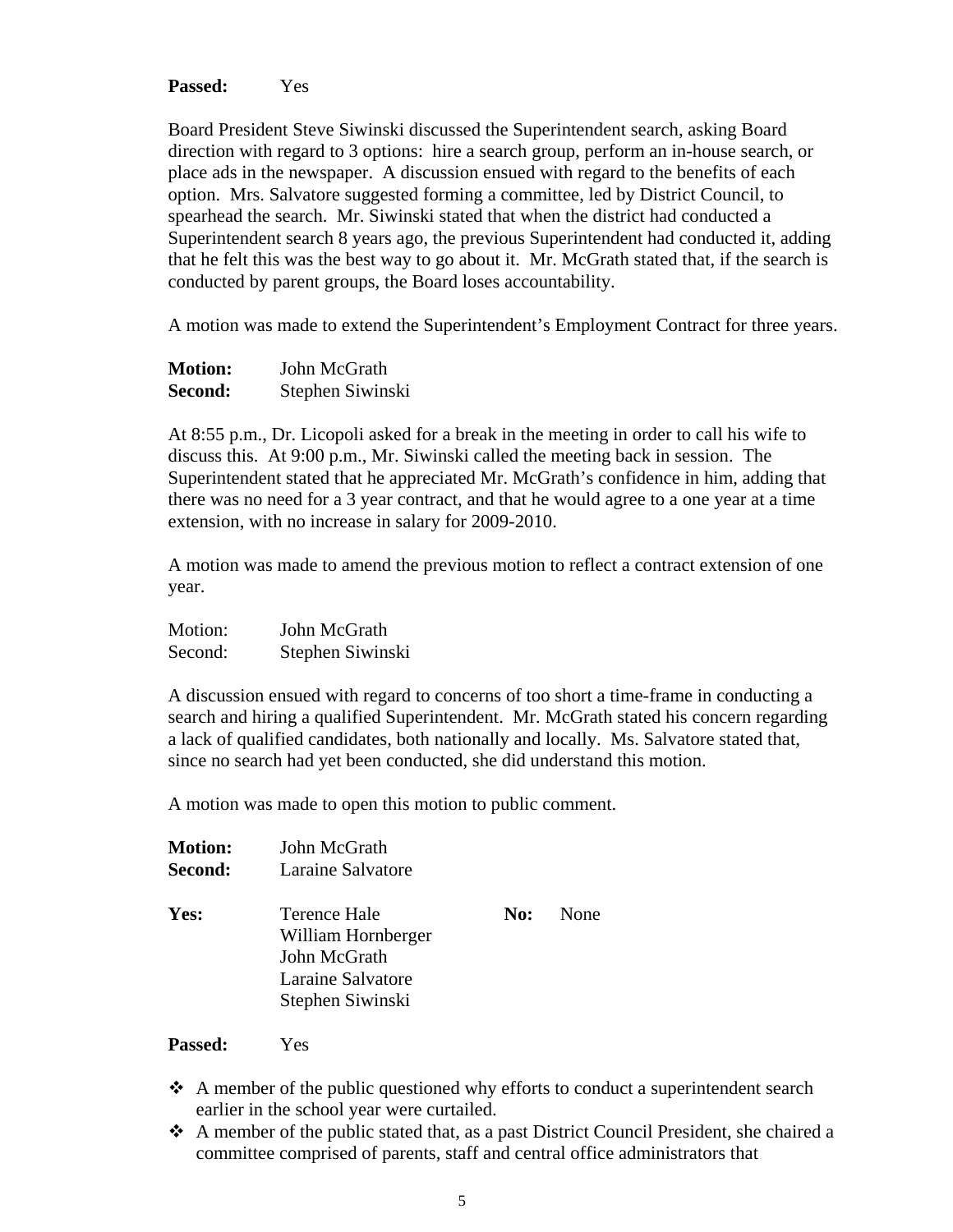interviewed 10-15 candidates in the last Superintendent search. She added that she considered it wise for the Board to consider a one year extension of the Superintendent's contract.

 $\triangle$  A member of the public expressed concern with regard to hiring a new Superintendent search in light of possible school closings.

The Board then voted on the motion to extend the Superintendent's Employment Contract for one year.

| Yes: | John McGrath     |     | <b>Abstention:</b> Terence Hale |
|------|------------------|-----|---------------------------------|
|      | Stephen Siwinski | No: | William Hornberger              |
|      |                  |     | Laraine Salvatore               |

Passed: No

### **3. Board Goals**

**RESOLUTION #23 – BE IT RESOLVED** that the Board of Education approves the 2008-2009 Board Goals as set forth more fully in Attachment "A":

- Educational Expectations and Improvement
- School Quality
- Operations
- Fiscal Management/Stability

| <b>Motion:</b> | John McGrath        |
|----------------|---------------------|
| Second:        | <b>Terence Hale</b> |

A motion was made to table Resolution #23.

- **Motion:** Stephen Siwinski **Second:** Laraine Salvatore
- **Yes:** Terence Hale **No:** None William Hornberger John McGrath Laraine Salvatore Stephen Siwinski
- **Passed:** Yes

## **4. Incidental Teaching**

**RESOLUTION #24 – BE IT RESOLVED** that the Board of Education approves the Superintendent of Schools recommending incidental teaching requests, on an as needed basis, in accordance with rules and regulations of the Stated Education Department.

| <b>Motion:</b> | John McGrath      |
|----------------|-------------------|
| Second:        | Laraine Salvatore |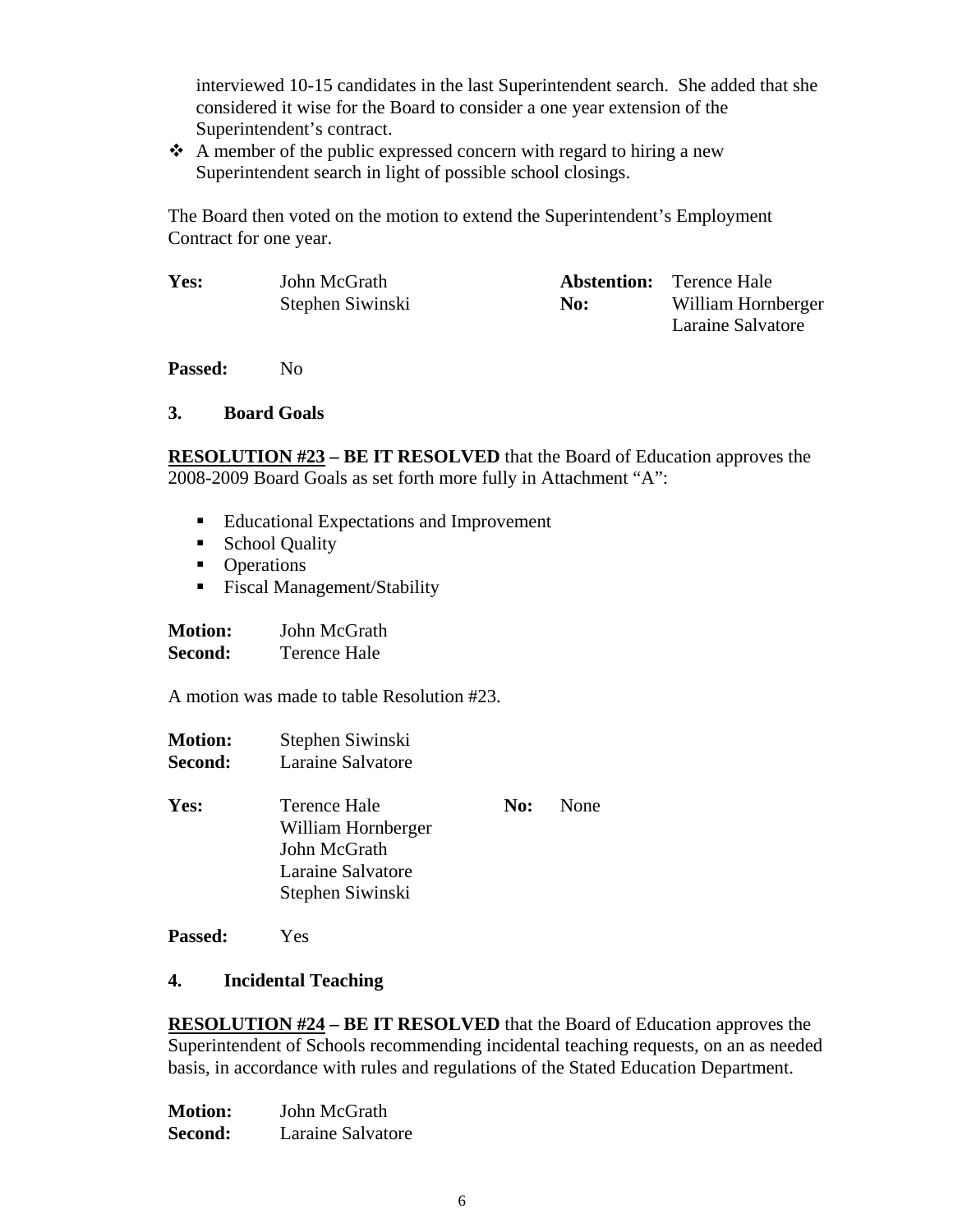**Yes:** Terence Hale **No:** Laraine Salvatore William Hornberger John McGrath Stephen Siwinski

**Passed:** Yes

## **H. Consensus Agenda**

## **1. Instructional**

- a. Appointments
	- 1. That the Board of Education approves the appointment of Donald Leopardi to the position of Science Instructional Leader, effective July 1, 2008 to June 30, 2009; AMSA Contract salary, MA+60, Step 2, \$125,598.00.
	- 2. That the Board of Education approves the appointment of Dr. Patricio Romero to the position of School Psychologist, effective September 1, 2008; probationary period, September 1, 2008 to August 31, 2011; salary, Doctorate, Step 1, \$74,437.00.
	- 3. That the Board of Education approves the appointment of Eileen Sokol to the position of Elementary Teacher, effective September 1, 2008; probationary period, September 1, 2008 to August 31, 2010; salary, MA, Step 6, \$76,927.00.
	- 4. That the Board of Education approves the appointment of Iyla Wilkins to the position of Elementary Teacher, effective September 1, 2008; probationary period, September 1, 2008 to August 31, 2011; salary, MA, Step 3, \$68,566.00.
	- 5. That the Board of Education approves the appointment of William Puccio to the position of Science Teacher, effective September 1, 2008; probationary period September 1, 2008 to August 31, 2010; salary, MA+30, Step 6, \$81,478.00.
	- 6. That the Board of Education approves the appointment of Guiseppa Iaboni to the position of Foreign Language Teacher, effective September 1, 2008; probationary period September 1, 2008 to August 31, 2011; salary, MA, Step 4, \$71,303.00.
	- 7. That the Board of Education approves the appointment of Stacey Biondi-Andrzejewski to the position of Reading Teacher, effective September 1, 2008; probationary period, September 1, 2008 to August 31, 2011; salary, MA, Step 3, \$68,566.00.
	- 8. That the Board of Education approves the appointment of Laura Brown to the position of .6 ELA Teacher, effective September 1,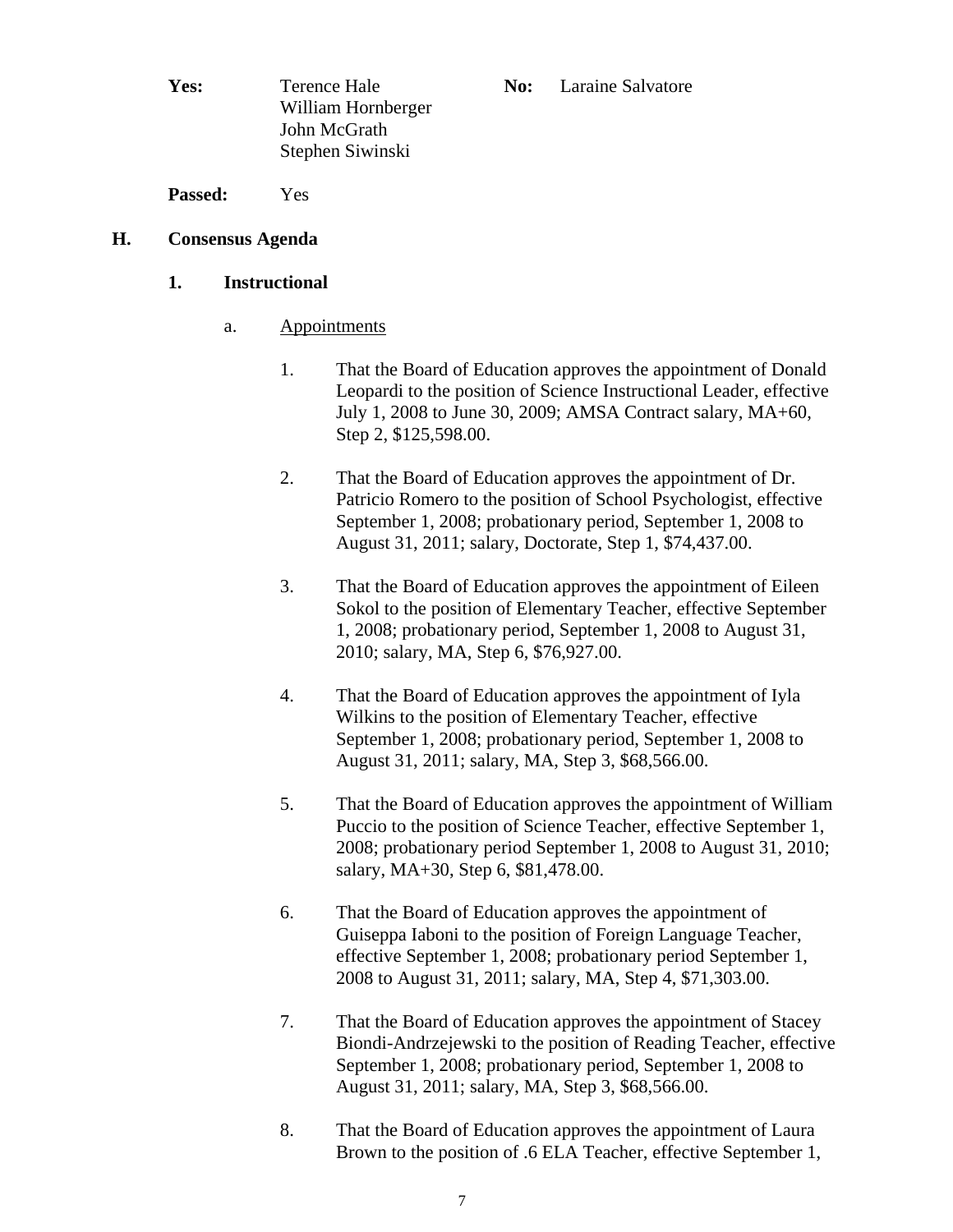2008 to June 30, 2009; salary, MA+30, Step 5, \$78,576.00 prorated to  $.6 = $47,145.00$ .

- 9. That the Board of Education approves the appointment of Jenny Amendolare to the position of Kindergarten Teacher, effective September 1, 2008; probationary period September 1, 2008 to August 31, 2011; salary, MA, Step 3, \$68,566.00.
- 10. That the Board of Education approves the appointment of Lindsay Spanhake to the position of Elementary Teacher, effective September 1, 2008; probationary period September 1, 2008 to August 31, 2011; salary, BA, Step 1, \$54,259.00.
- 11. That the Board of Education approves the appointment of Heather Hazen to the position of Part Time .5 Reading Teacher, effective September 1, 2008 to June 30, 2009; salary, .5 of MA+30, Step 7,  $$84,369.00 = $42,185.00.$
- 12. That the Board of Education approves the appointment of Alaina Tutrone to the following positions:
	- Part Time .5 Special Education Teacher, effective September 1, 2008 to June 30, 2009; salary .5 of BA+30, Step 1, \$59,064.00  $=$  \$29,532,00.
	- Part Time .5 Permanent Sub; salary, .5 of  $$100.00 = $50.00$  per day.
- 13. That the Board of Education approves the appointment of Marissa Burton to the position of Part Time .5 Pre-K Teacher, effective September 1, 2008 to June 30, 2009; salary, .5 of MA+10, Step 2,  $$67,264.00 = $33,632.00.$
- 14. That the Board of Education approves the appointment of Gina Amzler to the position of Part Time .5 Pre-K Teacher, effective September 1, 2008 to June 30, 2009; salary, .5 of MA, Step 3,  $$68,566.00 = $34,283.00.$
- 15. That the Board of Education approves the appointment of Annette Amber to the position of Part Time, .5 A.I.S. (Academic Intervention Services) Teacher, effective September 1, 2008 to June 30, 2009; salary, .5 of MA, Step 3, \$68,566.00 = \$34,283.00.
- 16. That the Board of Education approves the appointment of Susana Soares to the position of Leave Replacement ESL Teacher, for Nelida DeAlmeida, effective September 1, 2008 to on or before June 30, 2009; salary, MA, Step 1, \$63,109.00.
- 17. That the Board of Education approves the appointment of Barbara Baughan to the position of Leave Replacement Pre-K Teacher for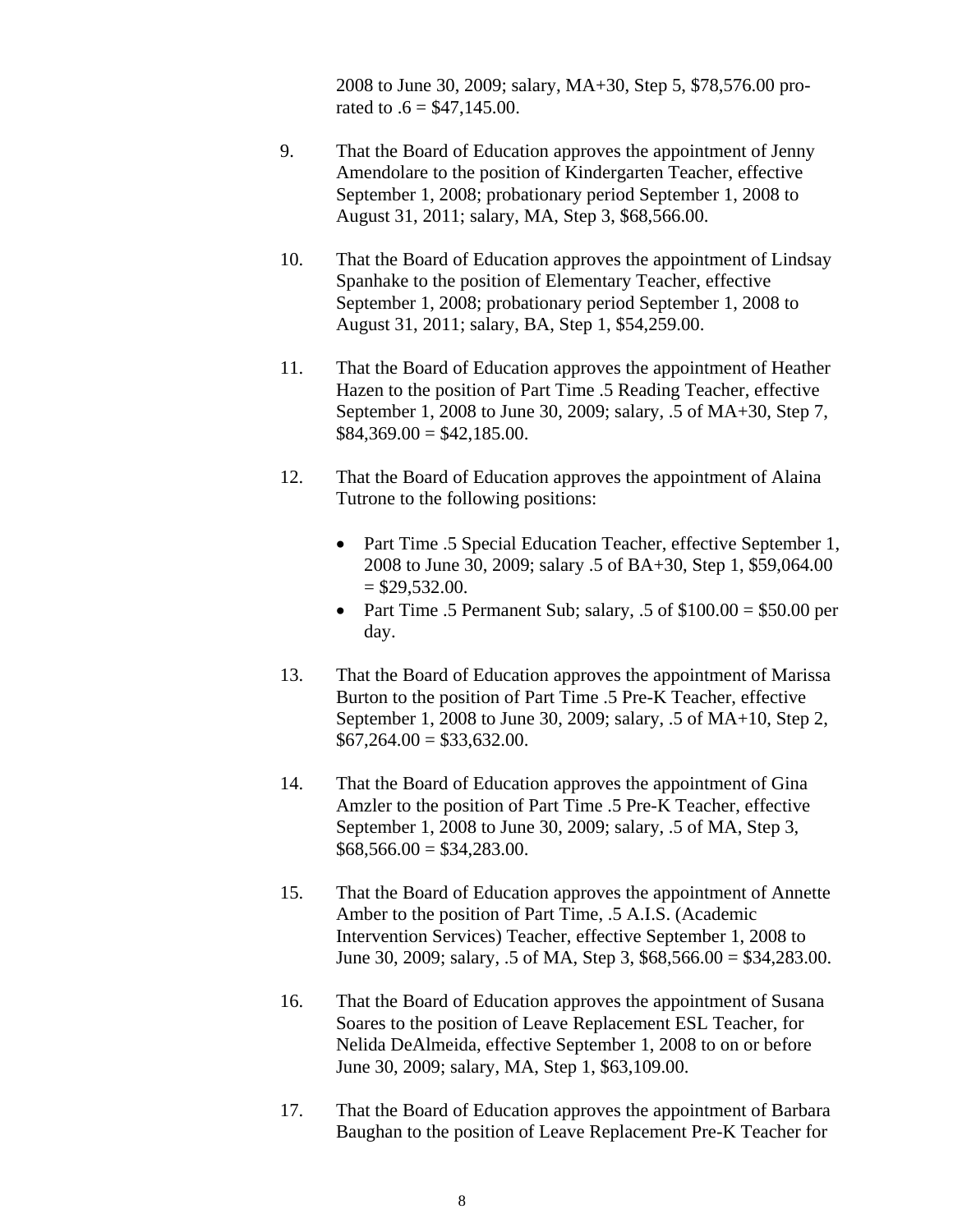Elizabeth Jordan, effective September 1, 2008 to June 30, 2009; salary, MA+20, Step 4, \$74,278.00.

- 18. That the Board of Education approves the appointment of Bailey Lawrence to the position of Leave Replacement Physical Education Teacher for Jerrill Critchley, effective September 1, 2008 to on or before June 30, 2009; salary BA, Step 1, \$54,259.00.
- 19. That the Board of Education approves the appointment of Deborah Magaldi to the position of Leave Replacement Elementary Teacher for Elizabeth Goldman, effective September 1, 2008 to on or before June 30, 2009; salary, MA+10, Step 1, \$64,509.00.
- 20. That the Board of Education approves the appointment of Dale Bennett to the position of Leave Replacement Elementary Teacher for Deborah Andreuzzi, effective September 1, 2008 to June 30, 2009; salary, Doctorate, Step 1, \$74,437.00.
- 21. That the Board of Education approves the appointment of Amy Short-Kuchynskas to the position of Leave Replacement Teacher for Lisa Rivera, effective September 1, 2008 to June 30, 2009; salary, MA, Step 4, \$71,303.00.
- 22. That the Board of Education approves the appointment of Surabhi Alexander to the position of Leave Replacement Science Teacher, effective September 1, 2008 to June 30, 2009; salary, MA, Step 1, \$63,109.00.
- 23. That the Board of Education approves the appointment of Kathleen Crerend to the position of Permanent Substitute Teacher, effective September 1, 2008; salary \$100.00 per day.
- 24. That the Board of Education approves the appointment of the following coaches for the Fall Interscholastic season for the 2008- 2009 school year:

|            | Bailey Lawrence Girls 7 <sup>th</sup> Grade Soccer                 | Step 1 $$3,637.00$ |
|------------|--------------------------------------------------------------------|--------------------|
|            | Corinne Tomczyk Girls Varsity Soccer Asst. Coach Step 1 \$3,972.00 |                    |
| Peter Blum | Boys JV Soccer                                                     | Step 1 \$3,948.00  |

25. That the Board of Education accepts the following Per Diem Substitute Teacher List for the 2008-2009 school year at a per diem rate of pay, \$90.00:

| Abruscato, Anthony | Art                      |
|--------------------|--------------------------|
| Accurso, Grace     | Art $K-12$               |
| Alessi, Grace      | $N-6$                    |
| Alimaras, Linda    | $ESL, N-6$               |
| Amato, Kathleen    | English 7-12             |
| Ambrose, Christina | Childhood Ed, grades 1-6 |
| Becker, Jaime      | PreK - Grade 6           |
| Behrens, Sheryl    | <b>Math 7-12</b>         |
|                    |                          |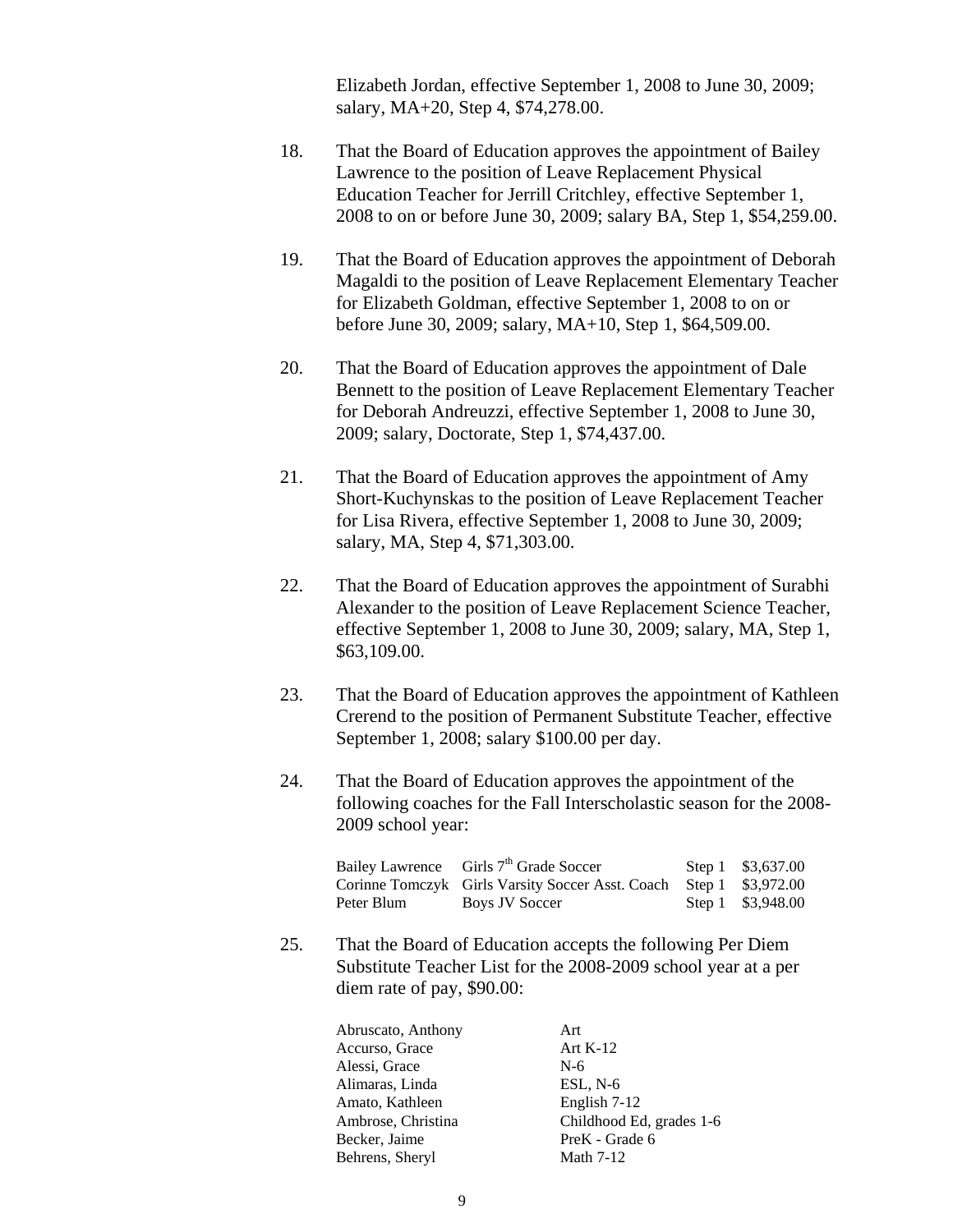Berardi, Anna Marie Childhood Ed Grades 1-6, Italian 7-12 Berberich, Roy Music Blumenfeld, Naomi Nursery to Grade 6 Bolan, Ms. Youngsun Prek to Grade 6 Bruder, Laura Nursery to Grade 6 Cigliano, Mary Pre-K to Grade 6, Spec Ed Clark, Andrea Childhood Ed Grades 1-6, English 7-12 Colandro, Lisa Early Childhood Education Birth-Grade 2 Coleman, Beverly Spanish Costa-Lopes, Cindy Pre-K to Grade 6 Davis-Crawford, Maureen Nursery to Grade 6 DeAngelis, Maria N-6, Special Ed DeClue, Nancy PreK - 6, Art DeJesus, Maria (RETIREE) ESL Delia, Lorelle Pre-K - 6, Reading DelPesce, Susan Social Studies 7-12 DeSimone, Christine N-6 Dina, Meredith Social Studies 7-12 Docherty, Joy English 7-12 Doherty, Laura Art Donelan-Corcoran, Jacqueline English 7-12 Dreyfuss-Blayne, Gwen Pre-K-6 Duffy, Irene Pre-K-6 Elefonte, Catherine N-6, Special Ed Flynn, Jaclyn Phys Ed Formichella, Nana ESL Friel, Thomas Science 7-12 Gigante, Lorraine PreK to Grade 6 Goldberg, Daniel English 7-12 Goncalves, Jennifer\* Childhood Ed Grades 1-6, Special Ed Gr 1-Greco, Darlene (RETIREE) Nursery to Grade 6 Greenberg, Ivy (RETIREE) PreK-6, Special Ed Grimm, Chris Phys Ed Haas, Stephanie Music Himmelstein, Rachel Childhood Ed Grades 1-6 Hood, Anne PreK-6 Hurleigh, Pat (RETIREE) PreK-6, Math Idy, Anna ESL Jenal, Patricia N-6 Jobanputra, Hina PreK-6 Kaufman, Eleni Childhood Ed Grades 1-6 Kayen, Barbara PreK-6 Keegan, Joan Reading + N-6 Kelly, Denise PreK-6 Kerrins, Matthew PreK-6, Social Studies 7-12 Kingsepp, Susan PreK-6 Krebs, Hy N-6 Laden, John Phys Ed Lande, Ruth English 7-12 Landon, Phyllis N-6, Reading Levine, Louise N-6, Social Studies K-12 Livingston, Suzan Childhood Ed Grades 1-6, Special Ed Gr 1- Lopez, Marilyn (RETIREE) Home & Careers Lugo, Megan Pre-K-6, ESL, Reading Lusardi, Eileen N-6 Martin, Shani Childhood Ed Grades 1-6 McGahan, Jennifer PreK-6 McNally, Laura Early Childhood Education Birth to Gd 2

6

6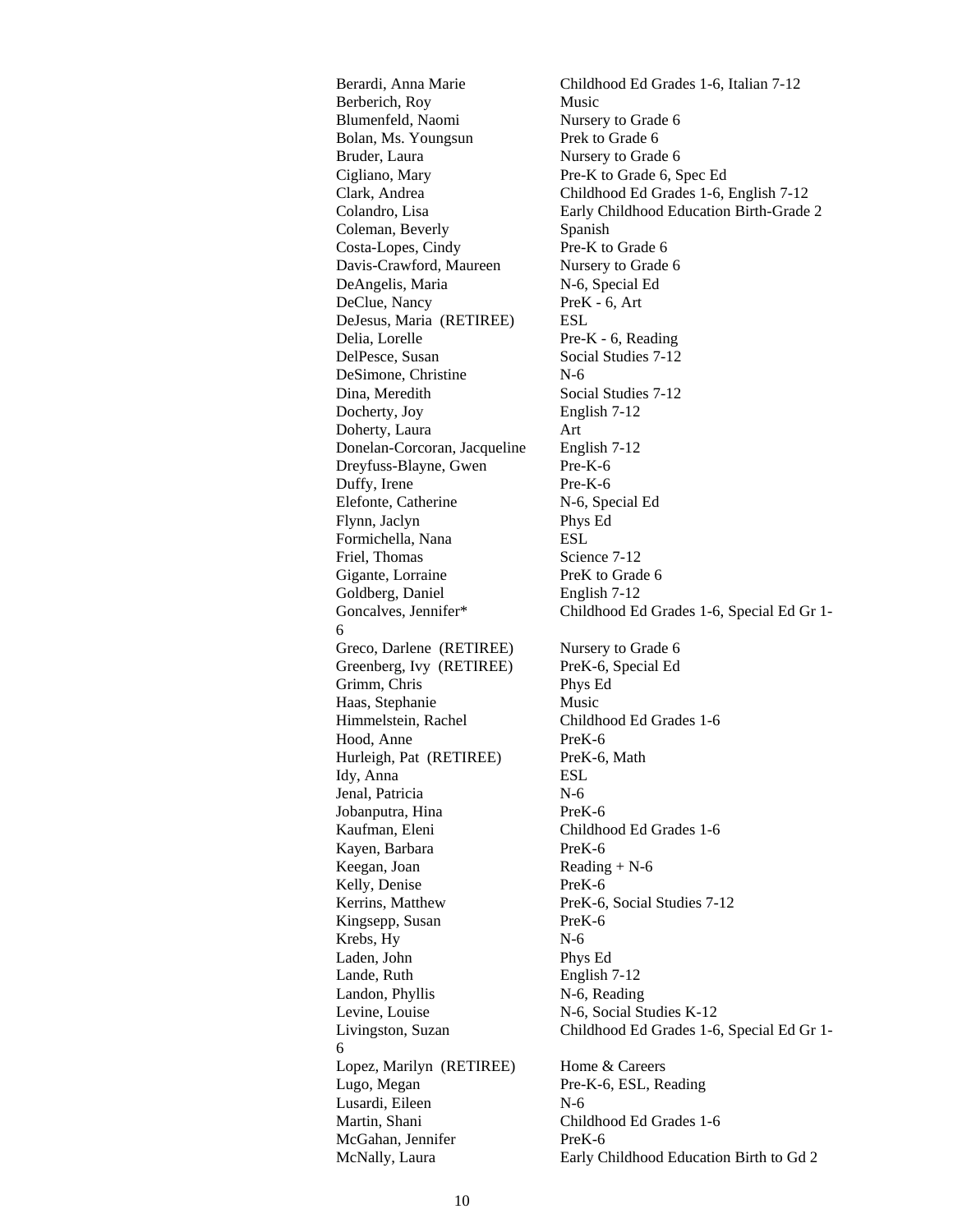Milazzo, Anne Common Branch Grades 1-6 Miller, Andrea N-6, ESL Miller, Lisa Childhood Ed Grades 1-6 Morrow, Martha N-6 Mulrooney, Christine N-6 Neofitos, Sotiria Prek-6 O'Brien, Catherine Reading, N-6 Perro, Michael Phys Ed Plominski, Patricia English 7-12 Rand, Harriet N-6 Regelmann, Jean (RETIREE) Common Branch Grades 1-6 Riemer, Meaghan Early Childhood Education Birth to Grade 2 Roarty, James Social Studies 7-12 Rupolo, Regina Childhood Ed Grades 1-6 Ryan, David Childhood Ed Grades 1-6 Schack, Marcia N-6, Special Ed Schnupp, Charla English 7-12 Sheeckutz, Patricia Reading, N-6 Silberzweig, Pearl Special Ed Simeone, Matt Phys Ed Smith, Bridget Phys Ed Solomon, Ruth Common Branch Grades 1-6 Sommer, Helena (RETIREE) N-6 Sorbara, Josie Childhood Ed Grades 1-6 Steinberg, Alice N-6 Swati, Naz PreK-6 Sweeney, Carolyn Social Studies 7-12 Tognelli, Jill Childhood Ed Grades 1-6 Verdino, Andrew Music Visconti, Andrew Phys Ed Vogel, David Special Ed & Technology Webster, Monica N-6 Wolff, Kimberly Childhood Ed Grades 1-6 Wright, Brian Social Studies 7-12 Yaworski, Melissa Childhood Ed Grades 1-6 Zacker, Alan English 7-12 Zuvela, Luzaria Pre-K-6

26. That the Board of Education approves the appointment of the following Band Camp Staff for the Summer of 2008:

| <b>Employee</b> | <b>Position</b> | <b>Stipend</b> |
|-----------------|-----------------|----------------|
| Anthony Nicaj   | Chaperone       | \$675.00       |
| Chris Wallitsch | Chaperone       | \$675.00       |

- 27. That the Board of Education approves the appointment of Jason Biscardi to the position of ELA Leave Replacement for Carole Perciballi, effective September 1, 2008 to on or before June 30, 2009; salary, BA, Step 1, \$54,259.00.
- b. Amendment of Salaries
	- 1. That the Board of Education amends the salary of Tara McDonnell, Girls JV Soccer Coach to Step 2, \$4,425.00 for the 2008-2009 Fall Interscholastic season.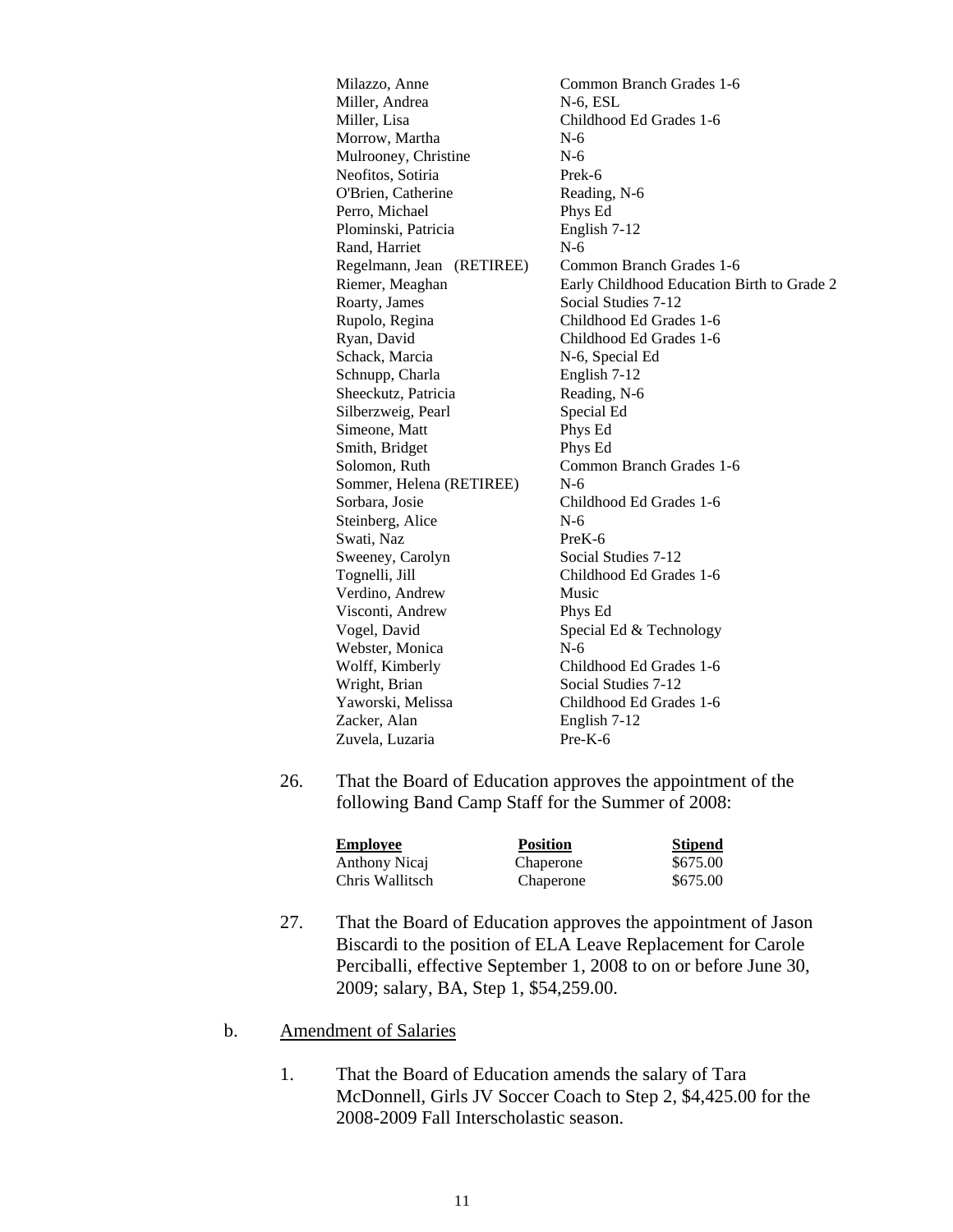2. That the Board of Education amends the salaries of the following Registered Nurses that were approved at the August 14, 2008 meeting:

Anne McAree  $$66,065.00 (2007-08)$  to \$68,377.00 (2008-09) Donna Hasan \$66,065.00 (2007-08) to \$68,377.00 (2008-09)

- c. Creation of New Position
	- 1. That the Board of Education approves the creation of a new .5 AIS position.

## **2. Special Education**

- a. Committee Recommendations
	- 1. That the Board of Education approves the CSE/CPSE/SCSE recommendations for programs and services for students with IEPs for the time period from July 1, 2008 to July 31, 2008 as set forth in Confidential Attachment "B".

## **3. Civil Service**

- a. Resignations/Leave of Absence
	- 1. That the Board of Education accepts the letter of resignation for the purpose of retirement, with regret, of Charles McCullough, Cleaner, effective August 18, 2008.
	- 2. That the Board of Education accepts the letter of resignation of Lauren Cavallaro, part time Teacher Aide, effective August 31, 2008.
	- 3. That the Board of Education accepts the letter of resignation of Christine Burke, part time Teacher Aide, effective August 31, 2008.
	- 4. That the Board of Education approves the Medical Leave of Absence for Marlene Mills, Teacher Aide, effective September 1, 2008. Return from leave upon doctor's discretion.

### b. Appointments

- 1. That the Board of Education approves the re-appointment of Monica Pastoressa to .6 Community Liaison for the 2008-2009 school year, effective September 1, 2008; salary, Step 30, \$41,026.00.
- 2. That the Board of Education approves the appointment of Donna Babich to the position of part time Bus Aide, effective September 1, 2008; salary, Step 1, \$10.75 per hour.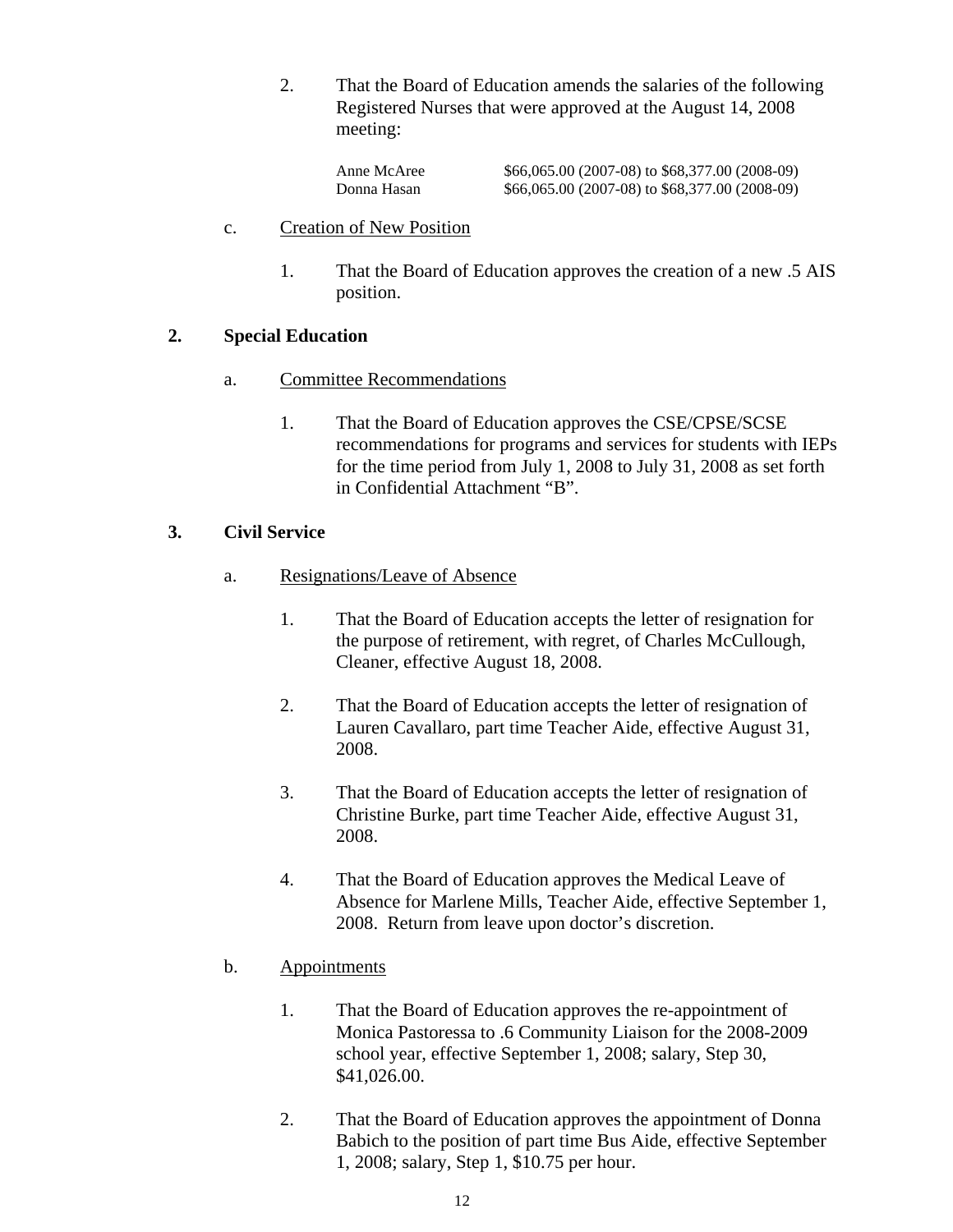- 3. That the Board of Education approves the appointment of Gustavo Rodriguez to the position of 5 hour Bus Driver, effective September 1, 2008; salary, Step 1, \$21,183.00.
- 4. That the Board of Education approves the appointment of Gustavo Lopez to the position of 5 hour Bus Driver, effective September 1, 2008; salary, Step 1, \$21,183.00.
- 5. That the Board of Education approves the appointment of Frank Juliano to the position of substitute Bus Driver, effective September 1, 2008; salary, \$19.25 per hour.
- c. Support Staff Substitute List
	- 1. That the Board of Education approves the following individuals to the Support Staff Substitute List for the 2008-2009 school year:

| Maria Ayala         | Teacher Aide Sub | \$13.74 |
|---------------------|------------------|---------|
| <b>Brenda Benes</b> | Teacher Aide Sub | \$13.74 |
|                     | Clerical Sub     | \$12.32 |
| Barbara Brock       | Teacher Aide Sub | \$13.74 |
|                     | Clerical Sub     | \$12.32 |
| Joseph Walter       | Cleaner Sub      | \$10.08 |

### **4. Business/Finance**

- a. Contract
	- 1. That the Board of Education approves the contract between the Mineola Union Free School District and Labor Education & Community Service Agency, Inc. (LECSA), an employee assistance program, for services from July 1, 2008 to June 30, 2009. Cost for the year, \$13,680.00.

**RESOLUTION #25 – BE IT RESOLVED** that the Board of Education approves Consensus Agenda items H.1.a. through H.4.a. as presented.

| <b>Motion:</b> | John McGrath        |
|----------------|---------------------|
| Second:        | <b>Terence Hale</b> |

A motion was made to amend the Consensus Agenda Item H.1.a.24. to include Chris Grimm as Assistant Jr. Varsity Football Coach, salary at Step 3 as per the MTA Contract.

| <b>Motion:</b><br>Second: | Stephen Siwinski<br>John McGrath |     |      |
|---------------------------|----------------------------------|-----|------|
| Yes:                      | Terence Hale                     | No: | None |
|                           | William Hornberger               |     |      |
|                           | John McGrath                     |     |      |
|                           | Laraine Salvatore                |     |      |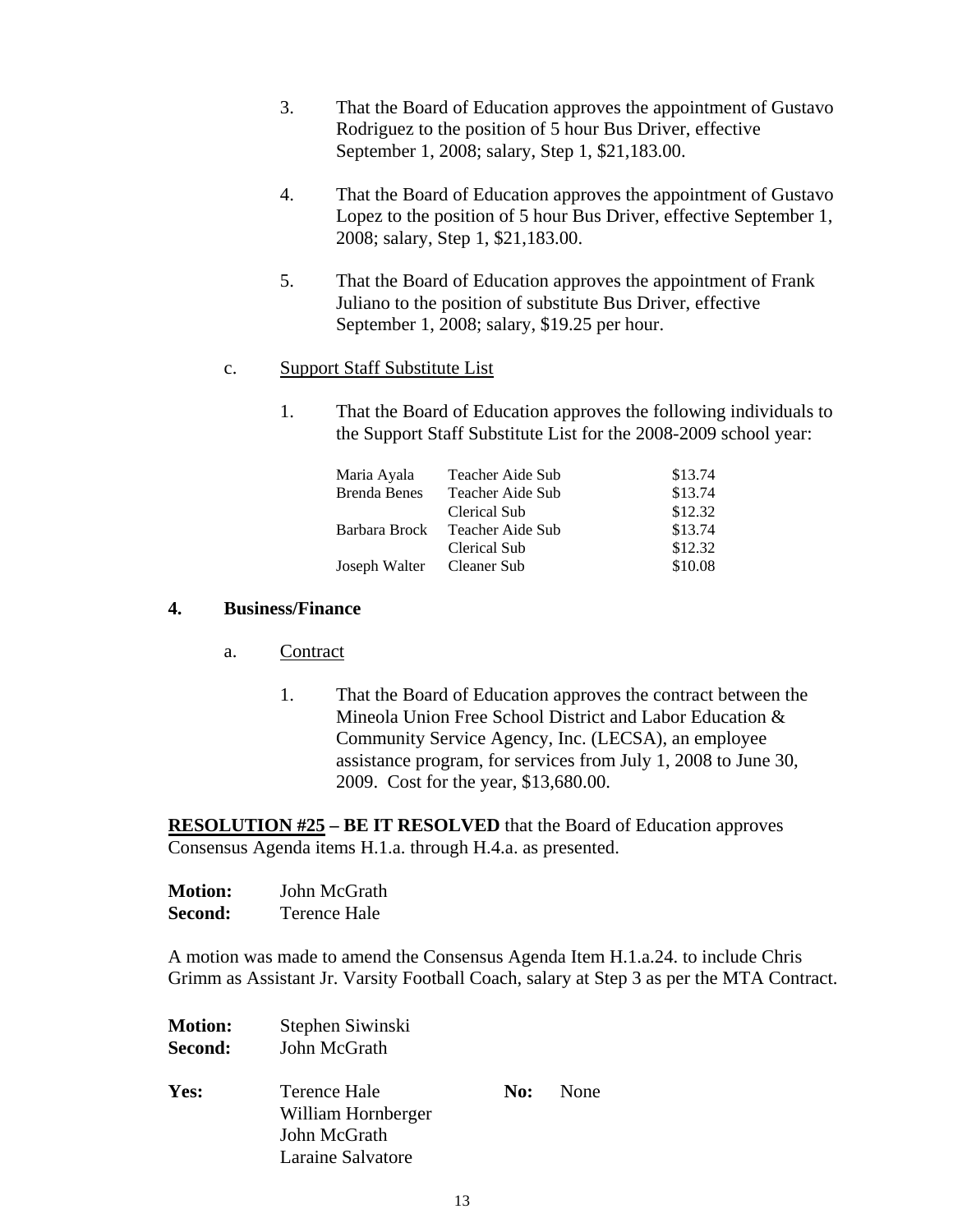## Stephen Siwinski

**Passed:** Yes

A motion was made to add an extra section to the  $3<sup>rd</sup>$  grade at Jackson.

| <b>Motion:</b> | John McGrath                                                                                |     |      |
|----------------|---------------------------------------------------------------------------------------------|-----|------|
| Second:        | Terence Hale                                                                                |     |      |
| Yes:           | Terence Hale<br>William Hornberger<br>John McGrath<br>Laraine Salvatore<br>Stephen Siwinski | No: | None |
|                |                                                                                             |     |      |

**Passed:** Yes

## **I. Superintendent's Reports**

- Enrollment Report
- Superintendent's Goals
- Technology Update
- Capital Update
- New Hires

## **J. Executive Session**

At 11:10 p.m. a motion was made to go into executive session.

| <b>Motion:</b><br>Second: | John McGrath<br>Terence Hale                                                |     |              |
|---------------------------|-----------------------------------------------------------------------------|-----|--------------|
| Yes:                      | Terence Hale<br>William Hornberger<br>Laraine Salvatore<br>Stephen Siwinski | No: | John McGrath |
| <b>Passed:</b>            | Yes                                                                         |     |              |

At 11:24 p.m. the Board returned to open session

## **K. Adjournment**

At 11:25 p.m. a motion was made to adjourn this meeting of the Board of Education.

| <b>Motion:</b> | John McGrath |     |              |
|----------------|--------------|-----|--------------|
| Second:        | Terence Hale |     |              |
| Yes:           | Terence Hale | No: | John McGrath |